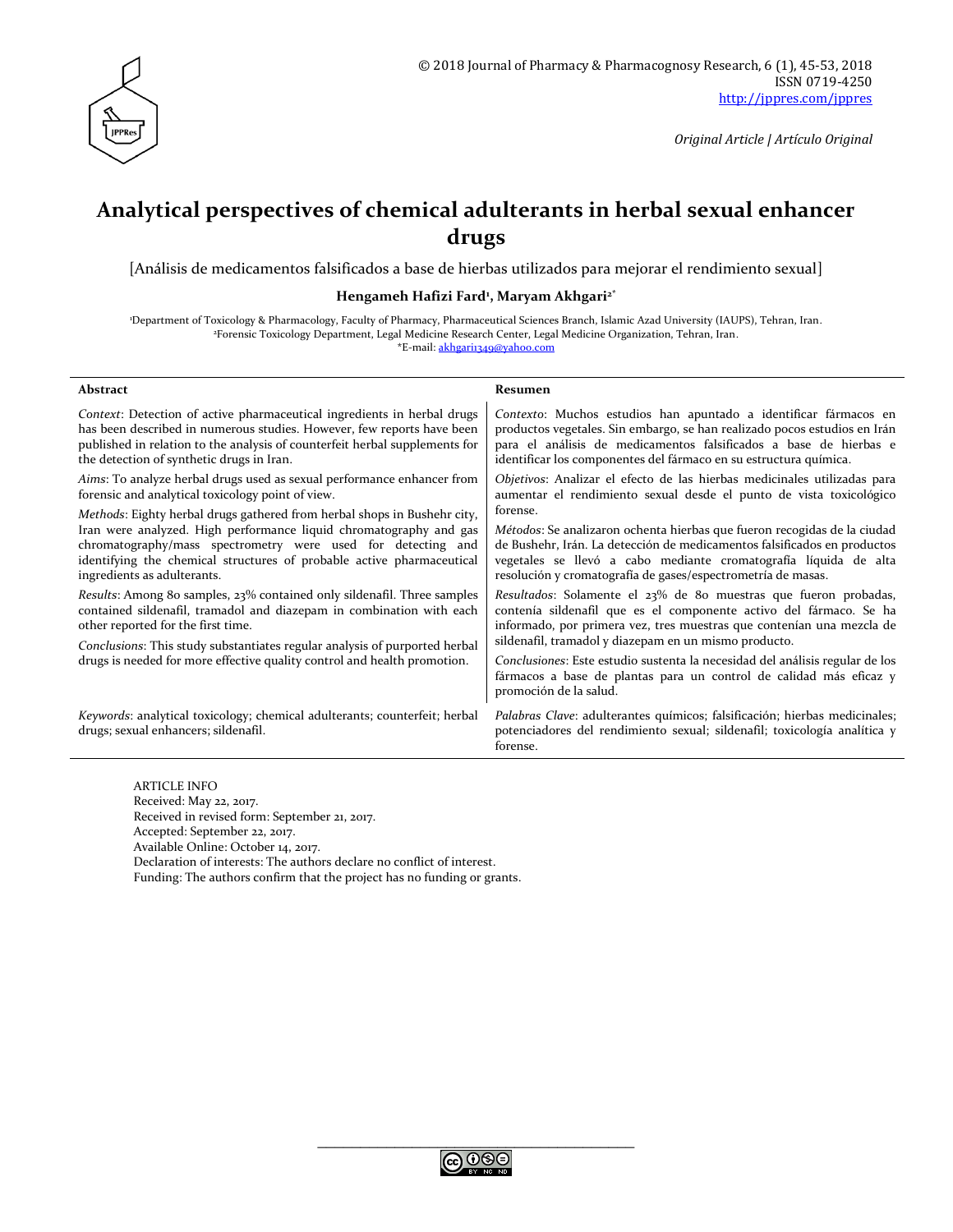### **INTRODUCTION**

In the last few years the popularity of herbal drugs is increasing all over the world (Rocha et al., 2016). According to World Health Organization (WHO) report, at least 80% of the population in developing countries use traditional medicine as their primary health care needs (Skalicka-Woźniak et al., 2016). It is indisputable that herbal drugs had captured drug market in Iran and many other countries for addiction treatment, sexual performance enhancing, weight gain and weight loss purposes under the impression that herbal drugs are natural, safe and without any side effects (Jalili et al., 2015; Foroughi et al., 2017). But the efficacy and safety of herbal supplements is under discussion in many countries. One well-cited assertion in the literature is that herbal supplements may be adulterated with drugs to ensure or increase the effects of final product. However, the majority of adulteration cases are intentional (da Justa Neves and Caldas, 2015).

The United States Food and Drug Administration (FDA) reported 572 adulterated supplements from 2007-2014 in the United States, of which 41.6% were sexual enhancer drugs (da Justa Neves and Caldas, 2015). Undeclared drugs may be present in counterfeit herbal drugs at higher levels than those found in approved pharmaceutical dosage forms (Foroughi et al., 2017). Side effects assigned to undeclared synthetic drugs in adulterated pharmaceuticals include their direct side effects and drug-drug interactions resulting in health hazards (Skalicka-Woźniak et al., 2016). In this sense public awareness about the dangers of adulterated drugs should be changed to use licensed and standardized drugs to prevent side effects and even lethal consequences (Foroughi et al., 2017).

There are many reasons for growing informal pharmaceutical black markets all over the world; these include: the increase in demand for herbal supplements, poor and inadequate regulatory measures, unrestrained drug distribution chains and mixing the illicit and licit drug supply channels (Bhagavathula et al., 2016). The differentiation between authentic and counterfeit drugs is very important and need to be addressed diligent surveillances on the part of authorities and health providers (Lee et al., 2015).

Nowadays the use of herbal drugs for the treatment of erectile dysfunction has gained tremendous popularity. It is estimated that sexual problem raises over 320 million all over the world in 2025 (Bhagavathula et al., 2016). Although it is now broadly accepted that herbal drugs are safe formulations, very little is known about the undeclared active pharmaceutical ingredients (APIs) in herbal sexual performance enhancers. Also, information regarding the adulteration of herbal supplements with undeclared drugs is limited to few studies in Iran with limited number of samples (Jalili et al., 2015). Jalili et al. (2015) in a study conducted on ten samples for the detection of undeclared active pharmaceutical ingredients in herbal drugs used for weight gain and sexual activity enhancement found sildenafil and tadalafil in 3 samples and dexamethasone in 3 weight gain drugs. Evidence from the study of Skalicka-Woźniak et al. (2016) suggest that sildenafil and tadalafil were detected as adulterant in food beverages.

However, this raises the question of whether herbal drugs used as sexual performance enhancer in Iran are adulterated by synthetic drugs. The present study is crucial in analyzing sexual enhancement drugs and detection APIs other than those were reported by previous studies. In the present study we sought to analyze herbal sexual performance enhancer drugs in different pharmaceutical dosage forms to detect APIs using high performance liquid chromatography (HPLC) and gas chromatography/mass spectrometry (GC/MS) instrumentations.

# **MATERIAL AND METHODS**

# **Sample collection**

In the present study 80 herbal dietary supplements intended to be introduced into herbal shops in Bushehr city, Iran were submitted for analysis. There are 24 herbal shops in Bushehr city. Samples were gathered from all of the herbal shops in different pharmaceutical dosage forms including tablets, capsules, powders, oral drops and handmade solid dosage form in the shape of small balls. None of the herbal shops were registered by Ministry of Health and Medical Education, Iran.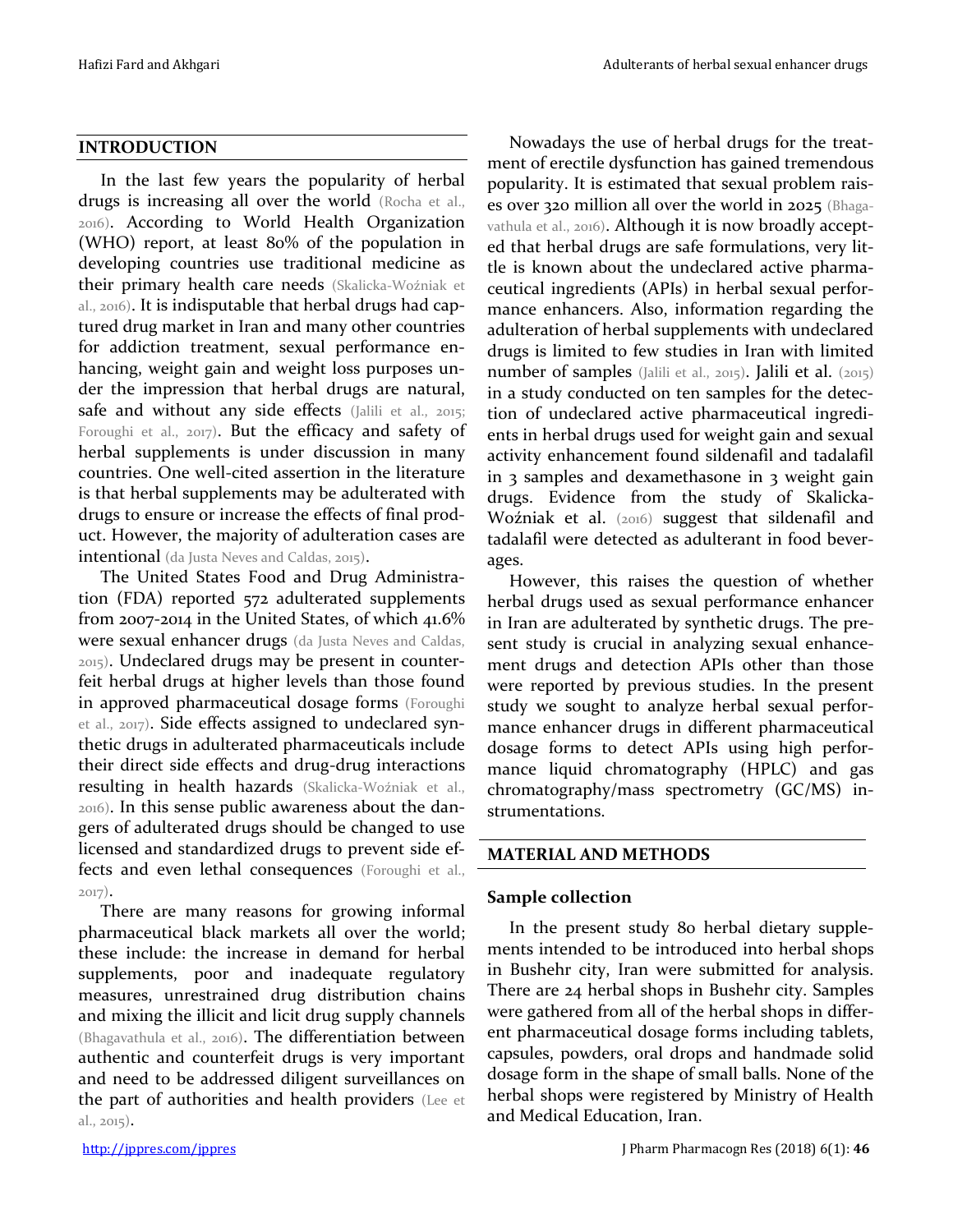# **Chemicals**

Analytical grade chloroform, methanol, potassium dihydrogen phosphate, phosphoric acid, hydrochloric acid (37%) were purchased from Merck Chemical Co. (Darmstadt, Germany). Water for chromatography (Merck Millipore) was used to prepare buffer for mobile phase in HPLC system and also all aqueous solutions and eluents. HPLC grade acetonitrile was prepared from Merck Chemical Co. (Darmstadt, Germany). Helium (99.99% purity) was supplied by Roham Co. (Tehran, Iran). All chemicals and solvents used were of analytical reagent grade and high purity.

# **Methods**

All pharmaceutical dosage forms were analyzed to detect APIs. Bulking agents, inert substances, colors and flavoring agents were not investigated in analysis procedures.

# **Physical attribute considerations of pharmaceutical dosage forms**

Size, shape, odor and the color of tablets, capsules and powders were characterized.

# **Sample preparation methods**

All handmade balls and tablets were crushed and grinded to fine and uniform powders. The content of gelatin capsules was emptied for analysis. Liquid forms were analyzed without dilution. All prepared powders and liquids were mixed with 2 mL 0.1 M borate buffer ( $pH=9.2$ ) at concentration of 1 mg/mL in three parts. As many drugs with forensic interest have basic structures, the pH of the analysis medium was adjusted to be alkaline (pH=12) for efficient extraction of basic drugs such as benzodiazepines, antidepressants, and narcotic analgesics. For efficient extraction of drugs with acidic structure (barbiturates, phenytoin and primidone) the pH was balanced to acidic (pH=2). Adjustment of pH to isoelectric point (pH=9) was necessary for the extraction of morphine and other amphoteric drugs (Khazan et al., 2014). Dispersive liquid microextraction (DLLME) was used to extract APIs from dosage forms. Extraction procedure was prevalidated in the laboratory. Limit of detection, limit of quantification, coefficient of variation %, accuracy and precision were evaluated for all of the analytes. DLLME was used as a sample preparation method. In this procedure a triplicate solvent system (aqueous phase, disperser solvent and extraction solvent) is used for the extraction of analyte from biological and nonbiological matrices in forensic toxicology laboratories (Jain and Singh, 2015). In the present study methanol and chloroform were used as disperser and extraction solvents respectively. To one mL of prepared samples in borate buffer a mixture of 2.5 mL methanol + 30 μL chloroform was added rapidly. The mixture was subjected to ultrasonication for 5 min followed by centrifugation. Chloroform was collected in conical tube and dried with a light stream of nitrogen gas. Residue was dissolved in 30 μL methanol and analyzed using HPLC and GC/MS instrumentations.

# **Instrumental analysis**

All of the samples in the present study had been analyzed with the two previously validated HPLC and GC/MS instrumentations routinely used for systematic toxicological analysis in forensic toxicology laboratory (Bazmi et al., 2016; Foroughi et al., 2017).

# *GC/MS operating conditions*

An Agilent gas chromatograph (7890 A, Agilent, Sdn Bhd, Selangor, Malaysia) equipped with split/splitless injector was used. The column of the GC was HP5-MS model capillary column (crosslinked 5% methylphenyl silicone, 30 m length x 0.25 mm ID x 0.25 μm film thickness). Mass analyzer (MS 5975 C, Agilent) was connected to the column. The injection port temperature was  $250^{\circ}$ C, the transfer line temperature was 280°C. The initial column oven was set to 60°C and held constant for one minute. Temperature program rate was 2°C/min and final temperature was set to 280°C and final hold for 15 minutes. The mass spectrometer was operated by electron impact (70 ev) in positive full scan mode (50-550 m/z). Wiley, NIST and MPV 2011 libraries were used for qualitative analysis of samples.

# *HPLC operating conditions*

KNUER HPLC system (Berlin, Germany) equipped with diode array detector (DAD, S 2800-4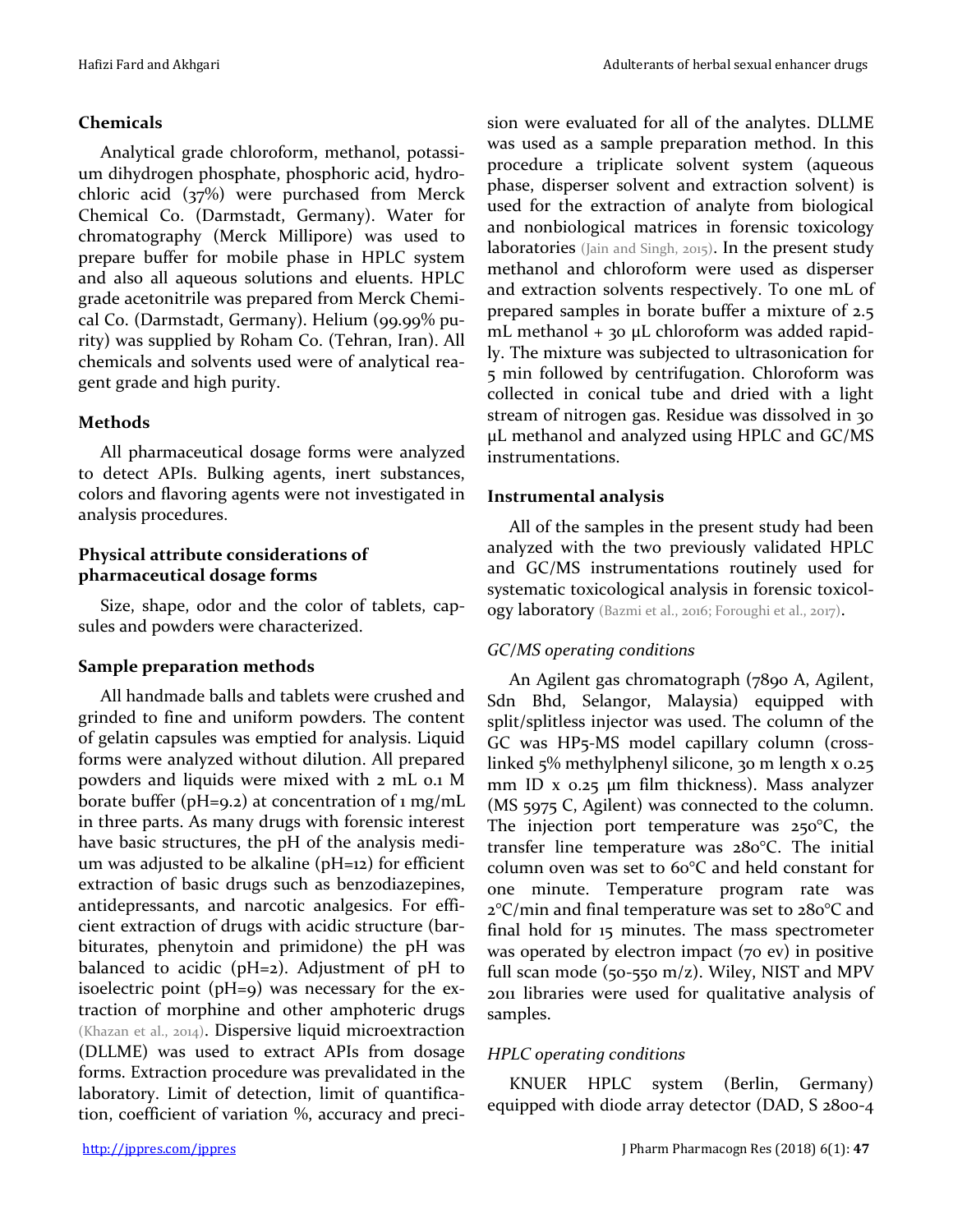channels) was used to analyze samples using Eurospher-100-5 C18 column (250 mm x 4.6 mm, 5 μm particle size, 100 Å pore size) with a Smart-1000 pump. A mixture of acetonitrile and phosphate buffer (38:62) was used as elution solvent. Analysis was performed in isocratic mode at a flow rate of 1 mL/min and 400 bar maximum pressure. All of the routine analytical procedures were validated in the laboratory. All the solvents and apparatus conditions were selected according to the results of prevalidation procedures.

### **Statistical analysis**

Statistical analysis was performed with SPSS software (Chicago, IL, USA). Results are shown as frequency and percentages.

#### **RESULTS**

In the present study, 80 herbal products sold as sexual performance enhancer by herbal shops in Bushehr, Iran were analyzed from forensic toxicology point of view to detect undeclared APIs using HPLC and GC/MS methods. As it is shown in Fig. 1A-B herbal supplements were prepared in different dosage forms such as powders (n=35), oral drops  $(n=11)$ , gelatin capsules  $(n=17)$ , tablets  $(n=9)$  and herbal balls (n=8) (Table 1). All of the products had herbal odor. Physical appearances of solid dosage forms were similar to those of dried powdered herbal leaves with beige to dark green colors. None of the samples had standard labels, standard logo, batch number, identity statement, list of APIs or even the names of herbs, manufacturer's names and production and expiration dates. All of the samples had a label indicating "natural or herbal product".

Powders were the most prevalent dosage form collected to perform the present study (43.75%). Powders were wrapped tightly in plastic bags (5 g/bag) to be dissolved in water or fruit juice and taken once or three times daily. Qualitative analysis of samples showed that 22 (27.5%) samples had at least one undeclared API. In 19 samples sildenafil was the only API detected. Capsules, tablets, powders and handmade balls were the most prevalent pharmaceutical dosage form containing APIs. One interesting result is that three samples (two capsules and one handmade ball were adulterated with a mixture of sildenafil, tramadol and diazepam. Figs. 2 and 3 show the spectrum of sildenafil, tramadol and diazepam in one sample with each other and the chromatogram of sildenafil.

**A**





**Figure 1. (A)** Pharmaceutical dosage forms of adulterated herbal drugs used as sexual performance enhancers.

**(B)** Handmade herbal balls used as sexual performance enhancing drugs that were adulterated with sildenafil, tramadol and diazepam.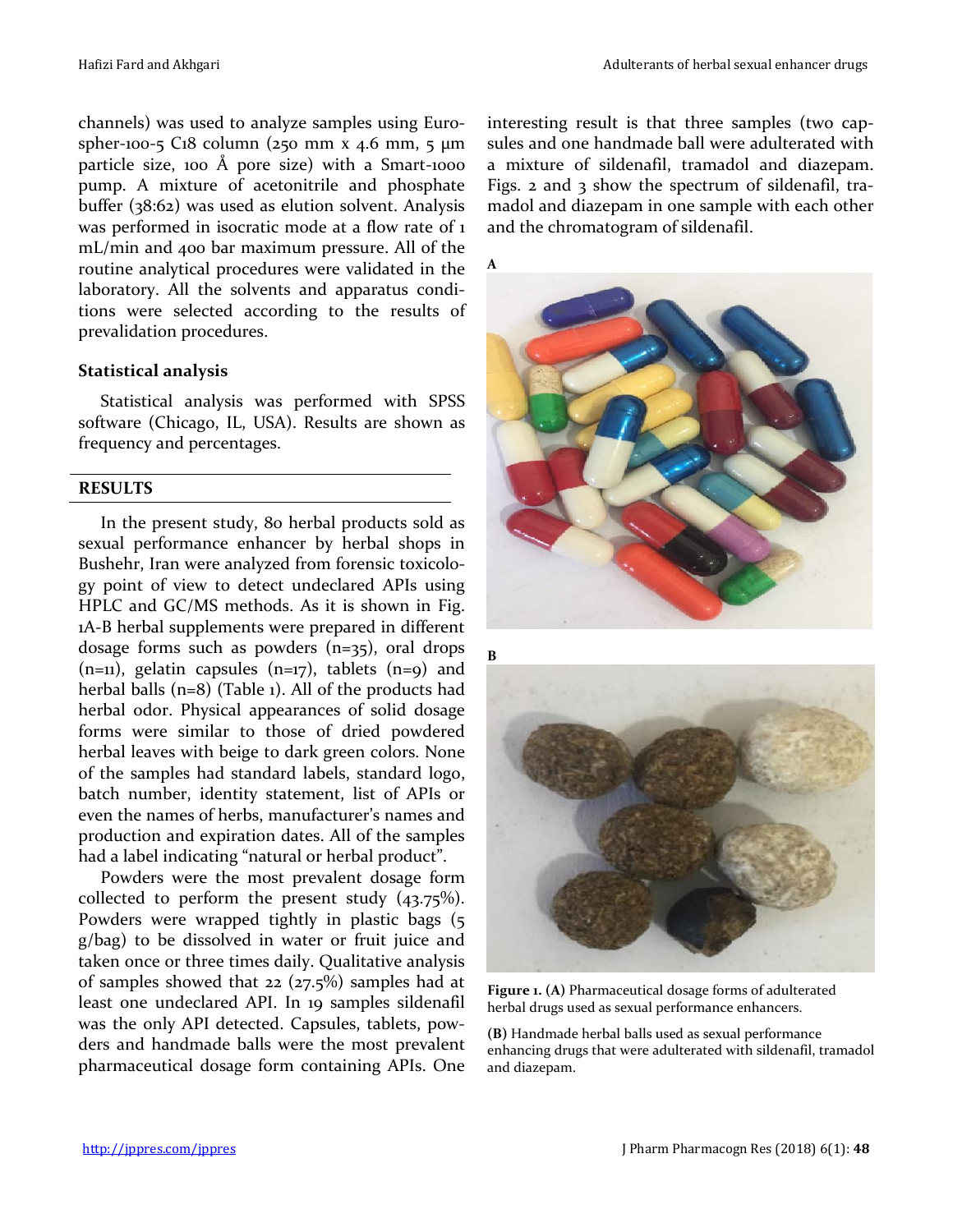cm diameter and beige to dark brown color

| <b>API</b> identified          | Dosage form                  | Physical appearance                                                      |  |
|--------------------------------|------------------------------|--------------------------------------------------------------------------|--|
| None                           | Oral drops $(n=1)$           | Colorless liquid with herbal odor                                        |  |
| Tramadol, sildenafil, diazepam | Gelatin capsules<br>$(n=17)$ | Purple/white, blue/white, yellow, gelatin<br>capsules in different sizes |  |
| Sildenafil                     | Powders $(n=35)$             | Beige to dark green powdered leaves                                      |  |
| Sildenafil                     | Tablets $(n=9)$              | Pink, o white, brown, tablets with herbal odor                           |  |
| Sildenafil, tramadol, diazepam | Herbal balls $(n=8)$         | Balls made from compressed leaves with one                               |  |

**Table 1.** Characteristics and contents of adulterants identified in the formulations analyzed.



Diazepam retention time = 6.56

**Figure 2.** UV spectrum of sildenafil, tramadol and diazepam in adulterated herbal sexual enhancer drugs.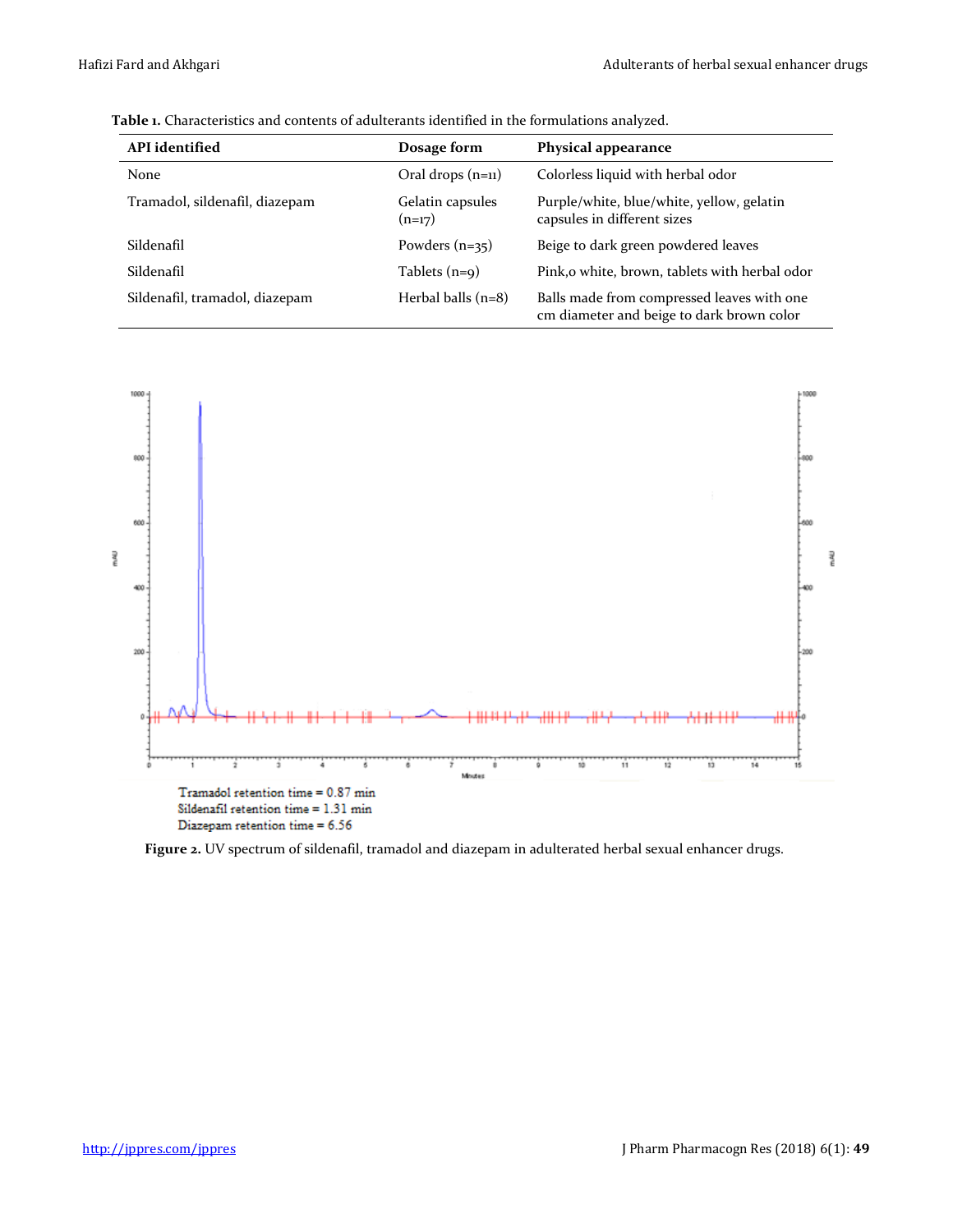

**Figure 3.** HPLC chromatogram of sildenafil in adulterated herbal medicine used as sexual performance enhancer.

HPLC/DAD system equipped with Eurospher-100-5 C18 column was used with acetonitrile:phosphate buffer (38:62) as elution solvent and one mL/min flow rate and 400 bar pressure.

#### **DISCUSSION**

The purpose of the present study was to analyse herbal drugs used as sexual performance enhancer to detect undeclared APIs. According to the results of the present study different pharmaceutical dosage forms were adulterated with pharmaceutical ingredients mainly sildenafil.

Many studies highlighted the erectile dysfunction as a result of psychiatric, neurological, pharmacological, vascular and hormonal causes (Thu et al., 2017). Sildenafil citrate (Viagra) was introduced to drug market in 1998. Since then it gained popularity in the management of erectile dysfunction (Xu et al., 2016). Poor compliance accounts for phosphodiesterase-5 (PDE-5) inhibitors-related adverse effects such as muscle pain, back pain, flushing and visual impairment. Patients tend to change their therapy to natural substitutes such as herbal drugs to improve sexual problems (Malviya et al., 2011; Thu et al., 2017). The other reason for high tendency towards herbal supplements desire is that herbal drugs are safe and can be used without doctors' advice (Bhagavathula et al., 2016). In the recent years, the tendency for herbal medicines as effective substitutes for synthetic drugs is increasing all over the world (Skalicka-Woźniak et al., 2016). The annual sales of dietary supplements exceed several billion euros all over the world. This cosmic market encourages intentional adulteration towards high profit margin (Skalicka-Woźniak et al., 2016). Unfortunately, many herbal shops adulterate herbal medicines with undeclared APIs and consumers are unaware of using counterfeit drugs. One of the definitions for substandard, spurious, falsely labelled, falsified and counterfeit (SSFFC) medicinal products is "a product with wrong APIs". Therefore, adulterated herbal drugs with APIs are not determined as herbal medicine by WHO (2016). None of the samples in the present study had standard labels indicating their APIs and the kind of herbal ingredients used. One of the requirements for dietary supplement is to indicate ingredients in descending order by weight. In spite of the guidelines for dietary supplements labels issued by United States Food and Drug Administration (US Food and Drug Administration, 2005), none of the pharmaceutical dosage forms in the present study had identity statement, amount of dietary supplements, list of ingredients, and manufacturer, packager and distributor's names and addresses. Pharmaceuticals are always vetted to gain a proven degree of efficacy and safety. With growing number of counterfeit herbal medicines, safety in production and labelling is a great concern for different stakeholders including governmental regulators, health professionals and consumers (Rocha et al., 2016). Unfortunately, herbal drugs are not screened in this issue and it doesn't have priority for manufacturers due to high costs in many countries (Brown, 2016).

Several studies suggest that sildenafil and other PDE-5 inhibitor analogues were detected in adulterated natural products advertised on the internet and on television to resolve sexual problems (Rocha et al., 2016). Balayssac et al. (2012) characterized sildenafil analogues for the first time in counterfeit herbal sexual enhancing drugs.

In accordance with the results of the present study sildenafil and other PDE-5 inhibitors were detected in 61% of 150 herbal dietary supplements marketed for improving sexual performance in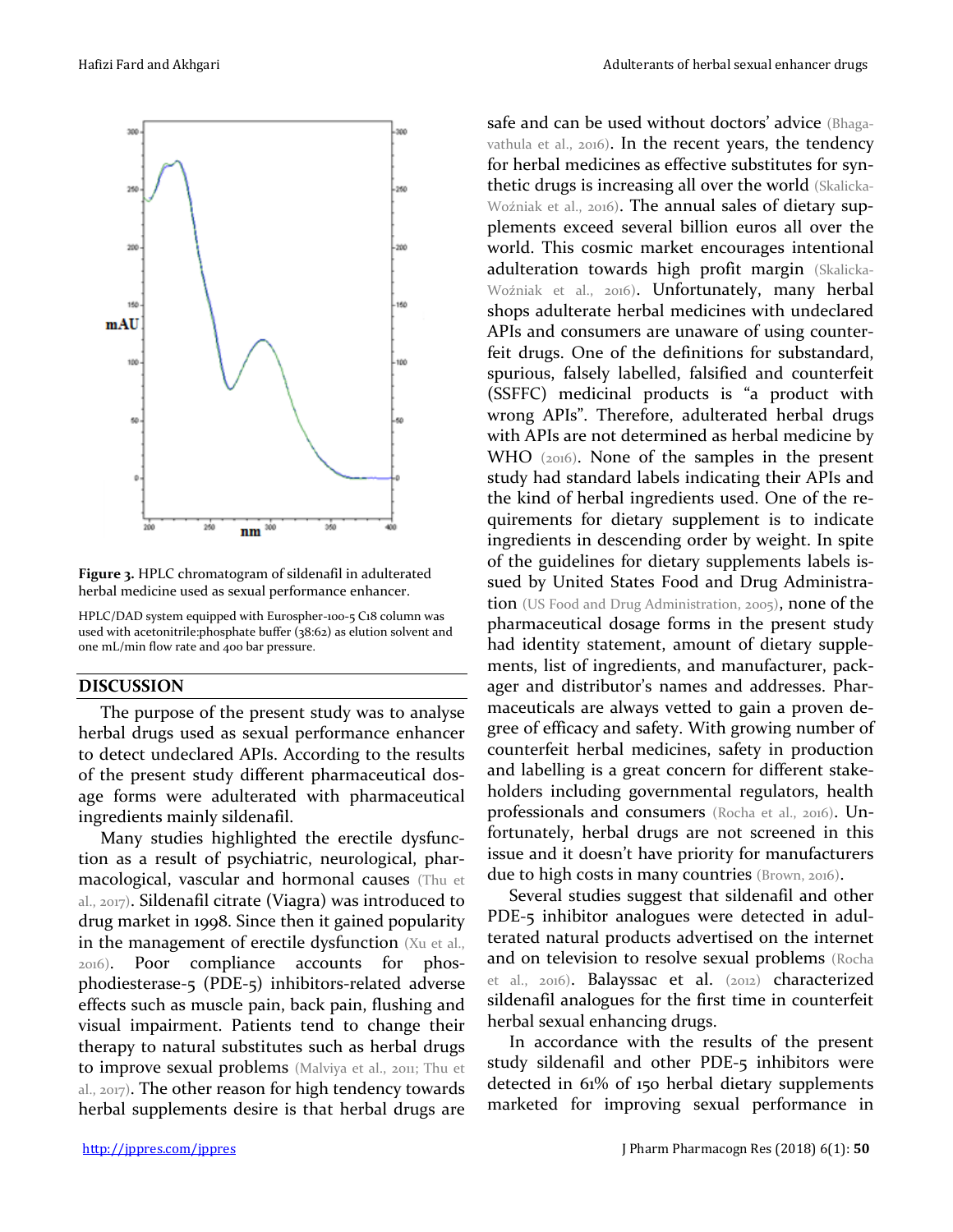France in the study of Gilard et al.  $(2015)$  using <sup>1</sup>HNMR spectroscopy. Other chemical adulterants such as yohimbin, flibanserin, phentolamine and testosterone were detected in their study.

All of the pharmaceutical dosage forms in the present study are prescribed for both male and female subjects. Although the role of sildenafil for the treatment of male erectile dysfunction was addressed by previous studies, the beneficial effects of sildenafil in female sexual dysfunction was proved by many researchers. Berman et al. (2003) showed that sildenafil prescription to women in postmenopausal state significantly improved sexual function. However, Basson et al. (2002) found that sildenafil had no effect on sexual response in premenopausal and postmenopausal women.

One of the undeclared APIs that was detected in analysed samples was tramadol. Use of tramadol in the improvement of sexual dysfunction is controversial. Khan et al. in their study investigated the effect of tramadol on premature ejaculation. Results of their study showed that tramadol administration had positive effect in the improvement of quality of sexual life (Khan and Rasaily, 2013). The efficacy of tramadol in the treatment of premature ejaculation was reported in previous studies (Gameel et al., 2013; McMahon, 2016). The exact mechanism of tramadol in improving premature ejaculation is not well understood. But its anesthetic-like and anti-nociceptive activities explain its effectiveness in treating sexual dysfunction. Also the inhibitory effects of tramadol on serotonin and norepinephrine reuptake in nerve terminals should not be neglected (McMahon, 2016). Yet other scholars indicated that using tramadol for the treatment of premature ejaculation is equal to live "on a knife's edge" due to the presence of other sexual dysfunctions produced by tramadol (Abdel-Hamid et al., 2016). Some sexual adverse effects of opioids are serious reproductive system toxicity, testicular oxidative damage and consequently increased sperm DNA damage (Nna et al., 2016). On the other hand, adulteration of herbal drugs cheats the consumer and can pose serious risk to health in some patients.

One of the APIs in herbal drugs in the present study was diazepam. Some studies highlighted the role of vaginal diazepam in the treatment of sexual pain due to the muscle relaxation properties of diazepam (Houman et al., 2016). It is interesting that some dosage forms containing sildenafil, diazepam and tramadol were prescribed for female subjects.

Data from other study show that some natural herbal supplements such as *Eurycoma longifolia* may have remarkable positive effects in enhancing sexual performance in male subjects (Tambi et al., 2012). Thu et al. in their systematic review investigated the role of *Eurycoma longifolia*for the improvement of sexual problems. Results of their investigation showed that in seven studies there was a remarkable association between the uses of *Eurycoma longifolia*and treatment of male sexual dysfunction (Thu et al., 2017).

The risk of adulterated drugs use overweighs their benefits (Bhagavathula et al., 2016). As herbal drugs are adulterated with undeclared APIs, they predispose the consumer to drug-drug interactions especially in patients with co-morbid conditions such as cardiovascular complications and diabetes and even polypharmacy in older adults (Gur et al., 2013; Bhagavathula et al., 2016). There are some reports that correlate age with erectile dysfunction (Thu et al., 2017). According to the Massachusetts Male Agency Study 52% of men aged 50-70 and 70% of men older than 70 have some degrees of erectile dysfunction (Chiang et al., 2017). Old population almost involves with cardiac complications. Use of sildenafil as an aid in erectile dysfunction treatment with nitrates and αblockers may cause severe hypotension and syncope (Skalicka-Woźniak et al., 2016). Therefore, drug interactions can cause life-threatening outcomes in patients using counterfeit adulterated herbal drugs with APIs. In this concern Nissan et al. (2016) reported a case of hepatotoxicity associated with herbal medicine, "Tiger King" adulterated with sildenafil. In this case report, it was explained that within three days of hospital admission, patient's liver function and clinical status improved without any treatment.

The most probable definition for the addition of APIs to herbal supplements is to enhance their pharmacologic effects. To the best of our knowledge there have been no report regarding the presence of sildenafil, tramadol and diazepam in combination in single pharmaceutical dosage form in counterfeit herbal drugs used for the treatment of sexual dysfunction.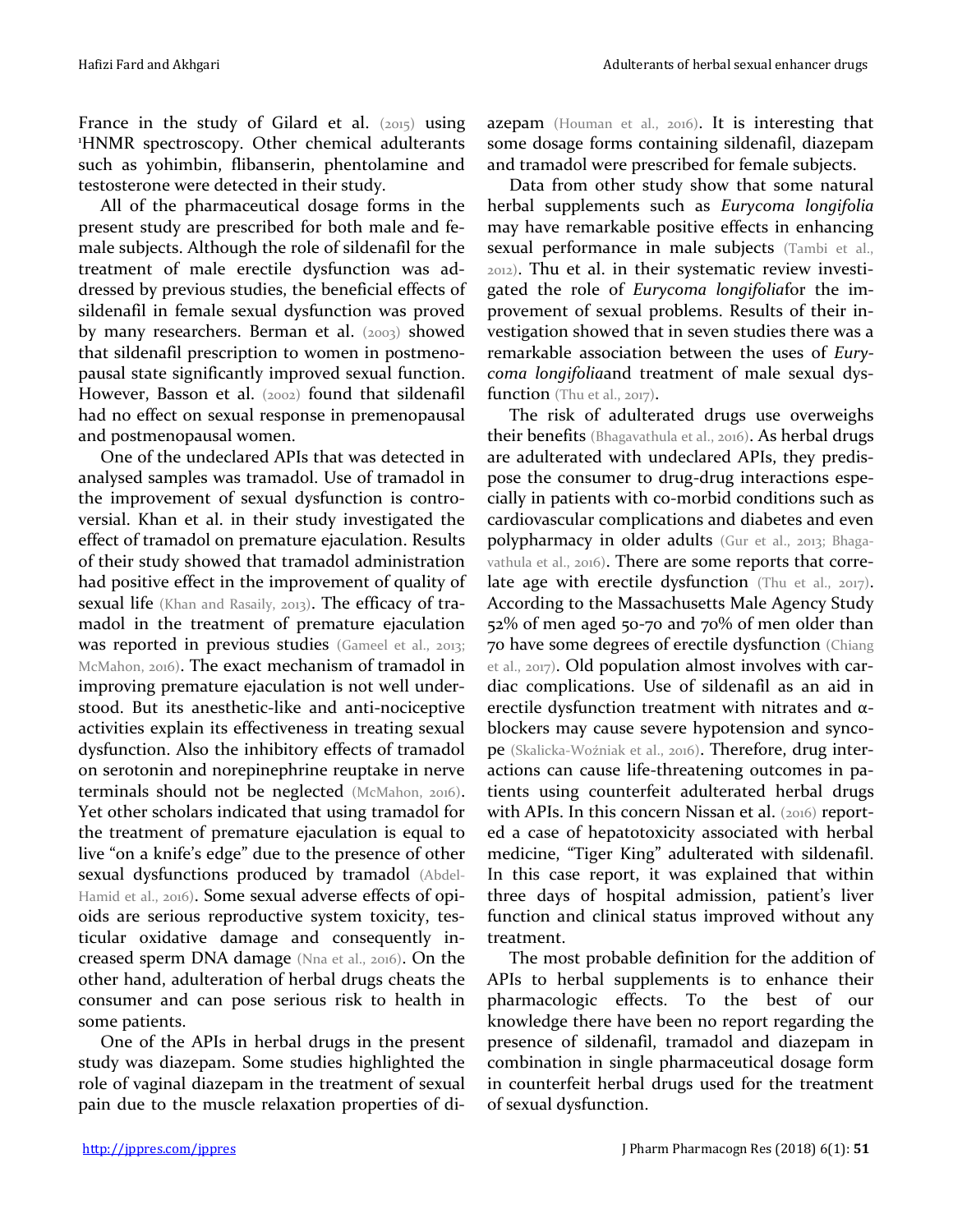The power of this study is that acquired data can be analyzed in the future to see if the concentration of APIs in adulterated sexual performance enhancer drugs are in toxic level or not, and if new undeclared compounds are present in herbal drugs.

### **CONCLUSIONS**

Among 80 herbal formulations analyzed, about 27% had at least one active pharmaceutical ingredient. Three formulations contained sildenafil, tramadol and diazepam in combination with each other. Therefore, existing law and regulations should mandate robust requirements for analyzing herbal drugs and to evaluate their safety and efficacy.

#### **CONFLICT OF INTEREST**

The authors declare no conflict of interest.

#### **ACKNOWLEDGEMENT**

The authors would like to thank Legal Medicine Research Center, Legal Medicine Organization, Iran for their support to perform the present study.

#### **REFERENCES**

- Abdel-Hamid IA, Andersson KE, Waldinger MD, Anis TH (2016) Tramadol abuse and sexual function. Sex Med Rev  $4(3): 235 - 246.$
- Balayssac S, Gilard V, Zedde C, Martino R, Malet-Martino M (2012) Analysis of herbal dietary supplements for sexual performance enhancement: first characterization of propoxyphenyl-thiohydroxyhomosildenafil and identification of sildenafil, thiosildenafil, phentolamine and tetrahydropalmatine as adulterants. J Pharm Biomed Anal 63: 135–150.
- Basson R, McInnes R, Smith MD, Hodgson G, Koppiker N (2002) Efficacy and safety of sildenafil citrate in women with sexual dysfunction associated with female sexual arousal disorder. J Womens Health Gend Based Med 11(4): 367–377.
- Bazmi E, Behnoush B, Akhgari M, Bahmanabadi L (2016) Quantitative analysis of benzodiazepines in vitreous humor by high-performance liquid chromatography. SAGE Open Med 4: 2050312116666243.
- Berman JR, Berman LA, Toler SM, Gill J, Haughie S, Sildenafil Study Group (2003) Safety and efficacy of sildenafil citrate for the treatment of female sexual arousal disorder: a double-blind, placebo controlled study. J Urol 170 (6 Pt 1): 2333–2338.
- Bhagavathula AS, Elnour AA, Shehab A (2016) Pharmacovigilance on sexual enhancing herbal supplements. Saudi Pharm J 24(1): 115-118.
- Brown AC (2016) An overview of herb and dietary supplement efficacy, safety and government regulations in the United States with suggested improvements. Part 1 of 5 series. Food Chem Toxicol 107(Pt A): 449–471.
- Chiang J, Yafi FA, Dorsey PJ Jr, Hellstrom WJ (2017) The dangers of sexual enhancement supplements and counterfeit drugs to "treat" erectile dysfunction. Transl Androl Urol 6(1): 12–19.
- da Justa Neves DB, Caldas ED (2015) Dietary supplements: International legal framework and adulteration profiles, and characteristics of products on the Brazilian clandestine market. Regul Toxicol Pharmacol 73(1): 93–104.
- Foroughi MH, Akhgari M, Jokar F, Mousavi Z (2017) Identification of undeclared active pharmaceutical ingredients in counterfeit herbal medicines used as opioid substitution therapy. Aust J Forensic Sci doi: 10.1080/00450618.2016.1273387.
- Gameel TA, Tawfik AM, Abou-Farha MO, Bastawisy MG, El-Bendary MA, El-Gamasy Ael-N (2013) On-demand use of tramadol, sildenafil, paroxetine and local anaesthetics for the management of premature ejaculation: A randomised placebo-controlled clinical trial. Arab J Urol  $n(4)$ : 392-397.
- Gilard V, Balayssac S, Tinaugus A, Martins N, Martino R, Malet-Martino M (2015) Detection, identification and quantification by 1H NMR of adulterants in 150 herbal dietary supplements marketed for improving sexual performance. J Pharm Biomed Anal 102: 476–493.
- Gur S, Kadowitz PJ, Gokce A, Sikka SC, Lokman U, Hellstrom WJ (2013) Update on drug interactions with phosphodiesterase-5 inhibitors prescribed as first-line therapy for patients with erectile dysfunction or pulmonary hypertension. Curr Drug Metab 14(2): 265–269.
- Houman J, Feng T, Eilber KS, Anger JT (2016) Female sexual dysfunction: Is it a treatable disease? Curr Urol Rep  $17(4)$ : 28.
- Jain R, Singh R (2016) Applications of dispersive liquid–liquid micro-extraction in forensic toxicology. Trends Anal Chem 75: 227–237.
- Jalili R, Miraghaei Sh, Mohamadi B, Babaei A, Bahrami Gh (2015) Detection of corticosteroid compounds and phosphodiesterase inhibitors (PDH-5) as counterfeit in herbal products available in Iranian market by HPLC method. J Rep Pharm Sci 4 (1): 75–81.
- Khan AH, Rasaily D (2013) Tramadol use in premature ejaculation: Daily versus sporadic treatment. Indian J Psychol Med 35(3): 256–259.
- Khazan M, Hedayati M, Kobarfard F, Askari S, Azizi F (2014) Identification and determination of synthetic pharmaceuticals as adulterants in eight common herbal weight loss supplements. Iran Red Crescent Med J 16(3): e15344.
- Lee S, Ji D, Park M, Chung KH (2015) Development of a comprehensive spectral library of sildenafil and related active analogues using LC-QTOF-MS and its application for screening counterfeit pharmaceuticals. Forensic Sci Int 257: 182–188.
- Malviya N, Jain S, Gupta VB, Vyas S (2011) Recent studies on aphrodisiac herbs for the management of male sexual dysfunction-a review. Acta Pol Pharm 68(1): 3–8.